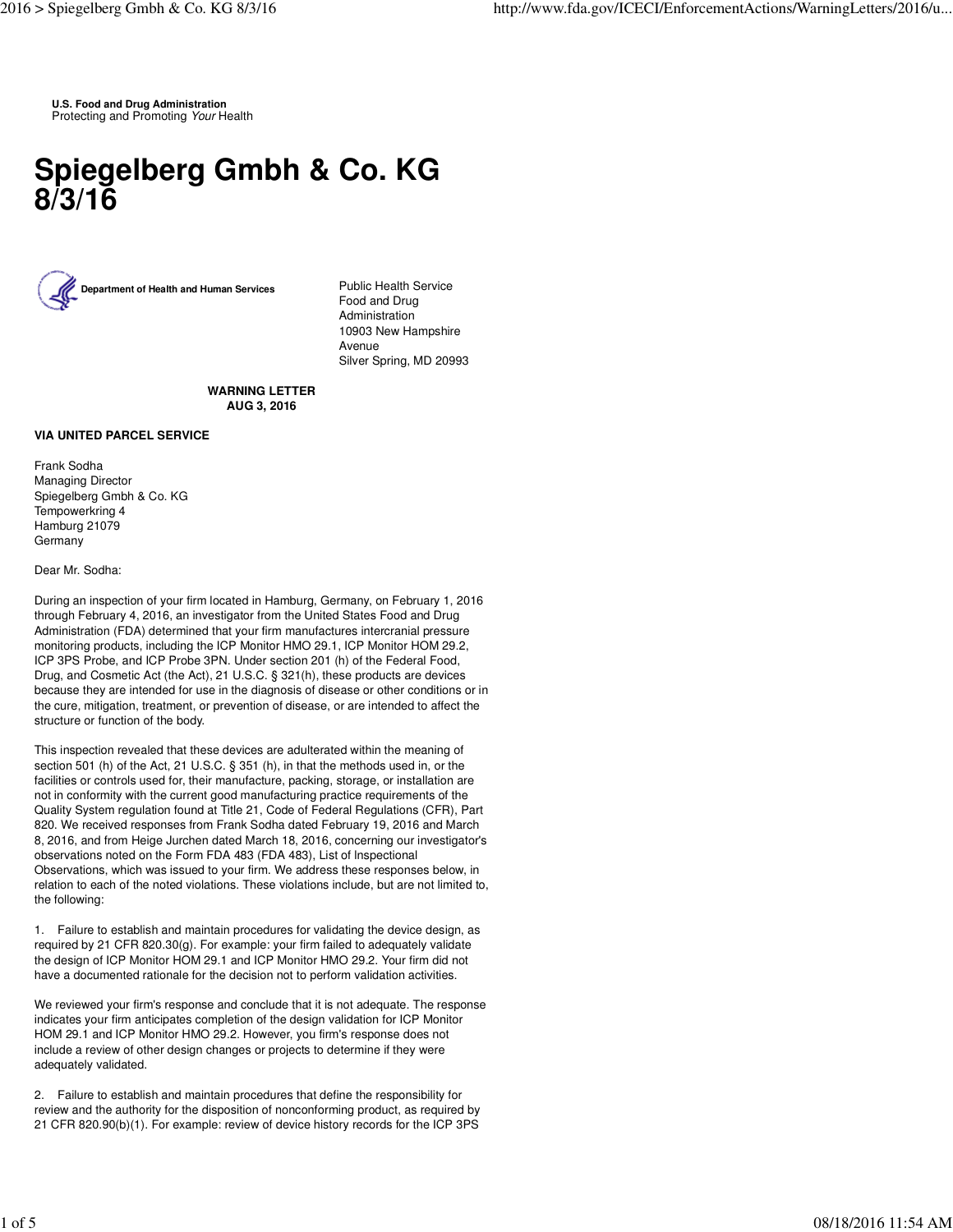Probe revealed that 7 probe samples were visually inspected and one probe was functionally tested. The probe failed its functional test. Your firm did not document the disposition of the nonconforming probe.

The adequacy of your firm's response cannot be determined at this time. Your firm's response indicates that a new procedure will be established. However, your firm did not provide a procedure for review.

3. Failure to establish and maintain procedures for implementing corrective and preventive action, as required by 21 CFR 820.100(a). For example: a review of Error Guidance procedure **(b)(4)**, revealed that it did not adequately define and include the requirements for:

a. analyzing quality data to identify existing and potential causes of nonconforming product or other quality problems, using appropriate statistical methodology, where necessary;

b. disseminating information related to the quality problems and nonconforming product; and

c. submitting relevant information for management review.

We reviewed your firm's response and conclude that it is not adequate. The response indicates your firm will review internal databases for the need to open further CAPAs. However, the response did not include the new procedures. Additionally, your firm did not indicate if past CAPAs will be reviewed for adequacy, and remediated as necessary.

4. Failure to ensure that when computers or automated data processing systems are used as part of production or the quality system, the manufacturer shall validate computer software for its intended use according to an established protocol, as required by 21 CFR 820.70(i). For example: your firm uses **(b)(4)** use.

We reviewed your firm's response and conclude that it is not adequate. The response indicates your firm will follow the guidance of "Off-The-Shelf Software Use in Medical Devices" **(b)(4)**, and if necessary, perform a validation. However, your firm did not provide sufficient details describing its corrective actions for assessment.

5. Failure to establish and maintain procedures to control product that does not conform to specified requirements, as required by 21 CFR 820.90(a). For example: when an ICP Monitor fails in-process or final functional testing, it is immediately repaired and retested. Your firm does not keep a record of the identified nonconformity and the actual failed test or inspection results.

The adequacy of your firm's response cannot be determined at this time. The response indicated your firm will revise procedures and conduct a retrospective review of internal data to identify nonconforming parts. Your firm did not provide procedures for review.

Our inspection also revealed that your firm's manufactures intercranial pressure monitoring devices are misbranded under section 502(t)(2) of the Act, 21 U.S.C. § 352(t)(2), in that your firm failed or refused to furnish material or information regarding the devices that is required by or under section 519 of the Act, 21 U.S.C. § 360i, and 21 CFR Part 803 - Medical Device Reporting. Significant deviations include, but are not limited to:

6. Failure to report to FDA no later than 30 calendar days after the day that your firm received or otherwise became aware of information, from any source, that reasonably suggests that a device that it markets has malfunctioned, and this device or a similar device that your firm markets would be likely to cause or contribute to a death or serious injury, if the malfunction were to recur, as required by 21 CFR 803.50(a)(2). A malfunction is reportable if the manufacturer takes or would be required to take an action under sections 518 or 519(g) of the Act, 21 U.S.C. § 360(h) and  $\S$  360(i)(g), as a result of the malfunction of the device or other similar devices.

For example: Your Customer Notification Letter, dated December 29, 2009, references a recall of the ICP Probe 3PN and ICP Probe 3PS due to a device malfunction. An MDR report was not submitted to the FDA within the 30 calendar day timeframe.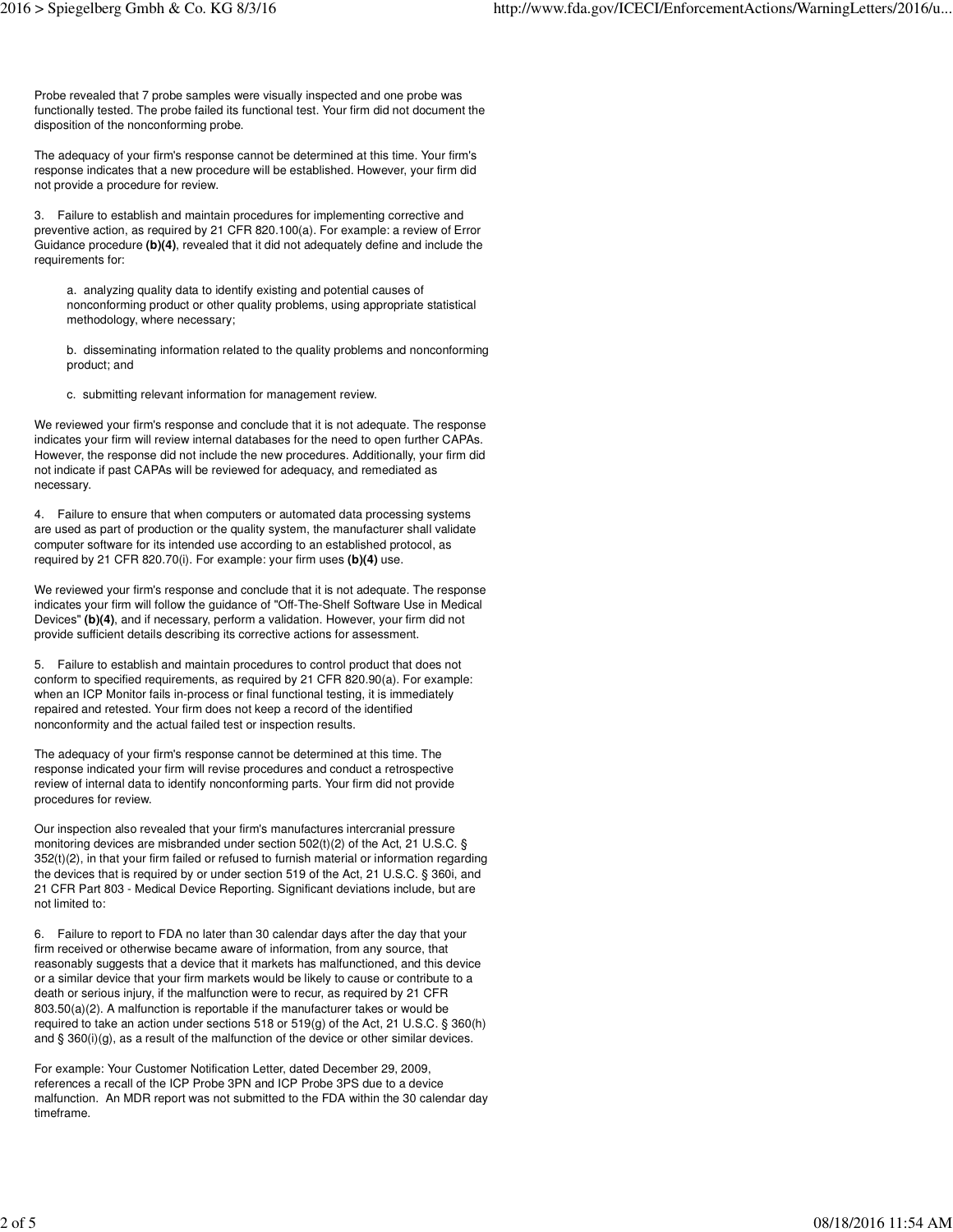7. Failure to adequately develop, maintain, and implement written MDR procedures, as required by 21 CFR 803.17. For example: a review of "Processing Instruction 064", version 07 was conducted and we determined that the document does not contain information that would indicate that it was an MDR procedure created in accordance with the requirements in 21 CFR 803.17.

We reviewed your firm's response dated March 8, 2016, and conclude that it is not adequate. Your firm submitted a revised MDR procedure titled **(b)(4)** "MDR Reporting for FDA," version 1, effective date March 3, 2016. A review noted **(b)(4)**, version 1 does not establish internal systems that provide for timely transmission of complete medical device reports. Specifically, the circumstances under which your firm must submit supplemental or follow-up reports and the requirements for such reports is not addressed.

The procedure includes a reference to submit MDRs to FDA using the following address: FDA, CDRH, Medical Device Reporting, P.O. Box 3002, Rockville, MD 20847-3002. Please note that effective August 14, 2015, MDRs should be submitted electronically and paper submissions will not be accepted, except under special circumstances, as directed by FDA. For more information about electronic reporting, please refer to the eM DR website and the eM DR guidance document.

Additionally, your firm should adjust its MDR procedure to include a process for submitting MDRs electronically in accordance with the Final Rule for electronic Medical Device Reporting (eMDR) published in the Federal Register on February 14, 2014. Information about the Final Rule for eMDR can be found on the FDA website at: **http://www.fda.gov/MedicalDevices/DeviceRegulationandGuidance /PostmarketRequirements/ReportingAdverseEvents/eMDR%E2 %80%93ElectronicMedicalDeviceReporting/default.htm (http://www.fda.gov /MedicalDevices/DeviceRegulationandGuidance/PostmarketRequirements /ReportingAdverseEvents/eMDR%E2%80%93ElectronicMedicalDeviceReporting /default.htm)**.

Our inspection also revealed that your firm's intercranial pressure monitoring devices are misbranded under section 502(t)(2) of the Act, 21 U.S.C. § 352(t)(2), in that your firm failed or refused to furnish material or information respecting the device that is required by or under section 519 of the Act, 21 U.S.C. § 360i, and 21 CFR Part 806 - Reports of Corrections and Removals. Significant violations include, but are not limited to, the following:

8. Failure to submit a written report to FDA of any correction or removal of a device initiated to reduce a risk to health posed by the device, as required by 21 CFR Part 806.10. For example, your firm performed a field correction and removal in 12/2009-01/2010 involving ICP Probe 3PN and ICP Probe 3PS, due to a complaint reporting shrinkage of the probe air-pouch resulting in false high ICP readings in the lower measuring ranges of 0-20 mmHg. The air-pouch production procedure was then revised **(b)(4)**. A letter was sent to customers notifying them of the issue and instructing them to return the affected devices. Your firm did not submit a written report to FDA of the correction and removal, as required by 21 CFR 806.10.

We reviewed your firm's response, dated February 19, 2016, and conclude that is not adequate. Your firm stated that they "thought that this information should have been disseminated by Aesculap Inc., and Aesculap Inc. decided not to do so." As of April 4th, there is no record of Spiegelberg Gmbh & Co. KG submitting a report of correction or removal to FDA.

The FDA also determined that the ICP Monitor HOM 29.2 is adulterated under section 501 (f)(1 )(B) of the Act, 21 U.S.C. § 351 (f)(1 )(B), because your firm does not have an approved application for premarket approval (PMA) in effect pursuant to section 515(a) of the Act, 21 U.S. C. § 360e(a), or an approved application for an investigational device exemption under section 520(g) of the Act, 21 U.S.C. § 360j(g). The device is also misbranded under section 502(o) the Act, 21 U.S.C. § 352(o), because your firm introduced or delivered for introduction into interstate commerce this device with a change or modification that could significantly affect the safety or effectiveness of the device, e.g., a significant change or modification in design, material, chemical composition, energy source or manufacturing process without submitting a new premarket notification to FDA as required by section 510(k) of the Act, 21 U.S.C. § 360(k), and 21 CFR 807.81(a)(3)(i).

Specifically, your firm modified the ICP Monitor HOM 29.1, cleared under K003759, by including a rechargeable battery in addition to the AC power supply source. A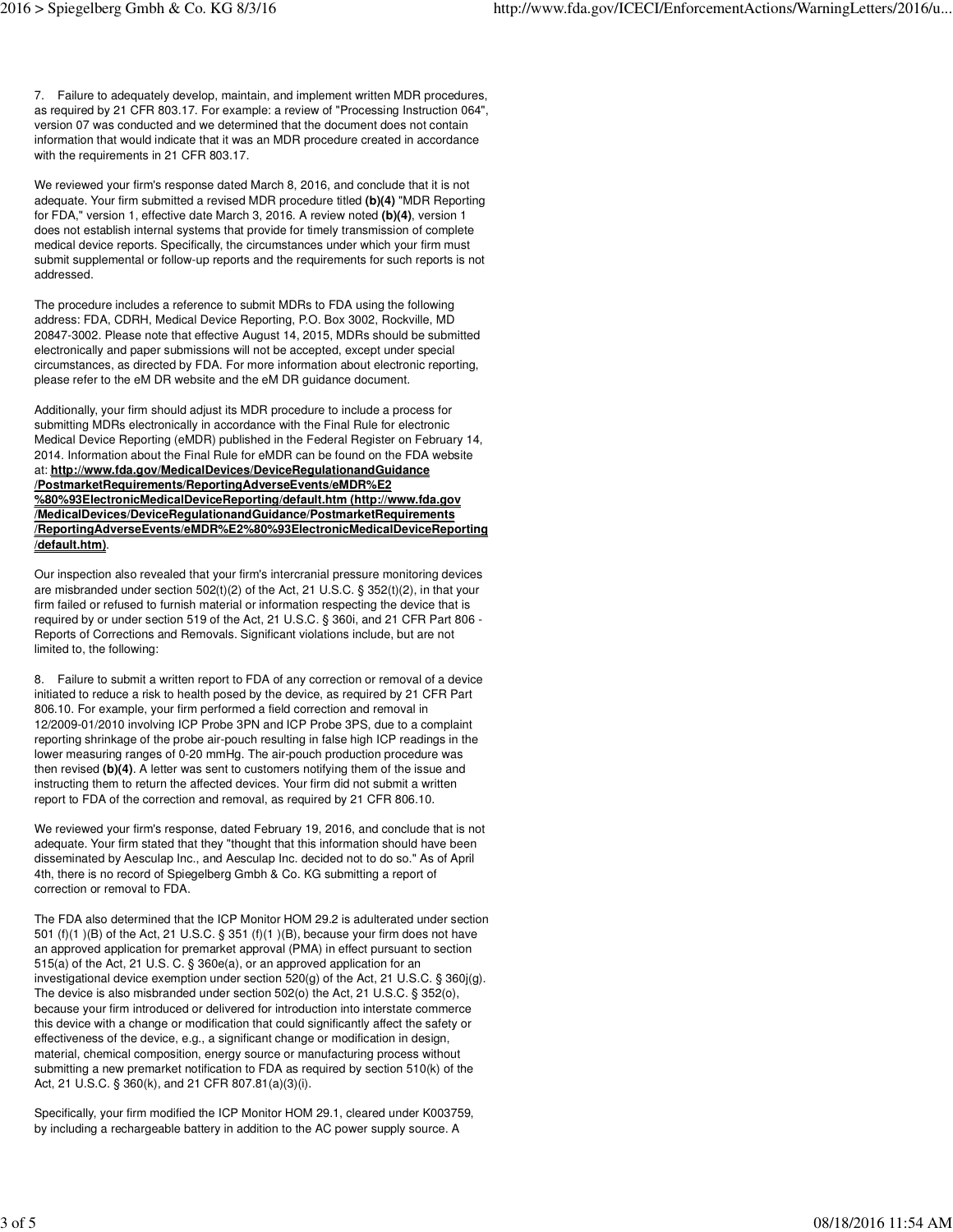change from AC to battery power is a change in energy source type. Additionally, such a change is usually part of a redesign to provide a portable device that can be used under different environmental conditions that the original device. Therefore, a new 510(k) is required for this change.

For a device requiring premarket approval, the notification required by section 510(k) is deemed satisfied when a PMA is pending before the agency. [21 CFR 807.81(b)] The kind of information that your firm needs to submit in order to obtain approval or clearance for the device is described on the Internet at http://www.fda.gov /MedicaiDevices/DeviceRegulationandGuidance/HowtoMarket YourDevice/default.htm. The FDA will evaluate the information that your firm submits and decide whether the product may be legally marketed.

Given the serious nature of the violations of the Act, the ICP Monitor HOM 29.2 manufactured by your firm are subject to refusal of admission under section 801 (a) of the Act, 21 U.S. C. § 381 (a), in that they appear to be adulterated. As a result, FDA is taking steps to refuse entry of these devices into the United States, known as "detention without physical examination," until these violations are corrected. In order to remove the devices from detention, your firm should provide a written response to this Warning Letter as described below and correct the violation(s) described in this letter. We will notify you regarding the adequacy of your firm's response(s) and the need to re-inspect your firm's facility to verify that the appropriate corrections and/or corrective actions have been made.

U.S. federal agencies may be advised of the issuance of Warning Letters about devices so that they may take this information into account when considering the award of contracts. Additionally, premarket approval applications for Class III devices to which the Quality System regulation deviations are reasonably related will not be approved until the violations have been corrected.

Please notify this office in writing, within fifteen business days from the date you receive this letter, of the specific steps your firm has taken to correct the noted violations, including an explanation of how your firm plans to prevent these violations, or similar violations, from occurring again. Include documentation of the corrections and/or corrective action (which must address systemic problems) that your firm has taken. If your firm's planned corrections and/or corrective actions will occur over time, please include a timetable for implementation of those activities. If corrections and/or corrective actions cannot be completed within fifteen business days, state the reason for the delay and the time within which these activities will be completed. Please provide a translation of documentation not in English to facilitate our review. We will notify you regarding the adequacy of your firm's response(s) and the need to re-inspect your firm's facility to verify that the appropriate corrections and/or corrective actions have been made.

Your firm's response should be sent to: Food and Drug Administration, Center for Devices and Radiological Health, Office of Compliance, Field Inspections Support Branch, White Oak Building 66, Rm 3540, 10903 New Hampshire Ave., Silver Spring, MD 20993. Refer to CMS case #495642 when replying. If you have any questions about the contents of this letter, please contact: Daniel Walter, Chief, Foreign Enforcement Branch, at CDRHOCWarningletterResoonses@fda.hhs.gov (email) or +1 (240) 402-4020 (telephone).

Finally, you should know that this letter is not intended to be an all-inclusive list of the violations at your firm's facility. It is your firm's responsibility to ensure compliance with applicable laws and regulations administered by FDA. The specific violations noted in this letter and in the lnspectional Observations, FDA 483, issued at the close of the inspection may be symptomatic of serious problems in your firm's manufacturing and quality management systems. Your firm should investigate and determine the causes of the violations, and take prompt actions to correct the violations and bring the products into compliance.

Sincerely yours, /S/ CAPT Sean M. Boyd, MPH, USPHS Deputy Director for Regulatory Affairs Office of Compliance Center for Devices and Radiological Health